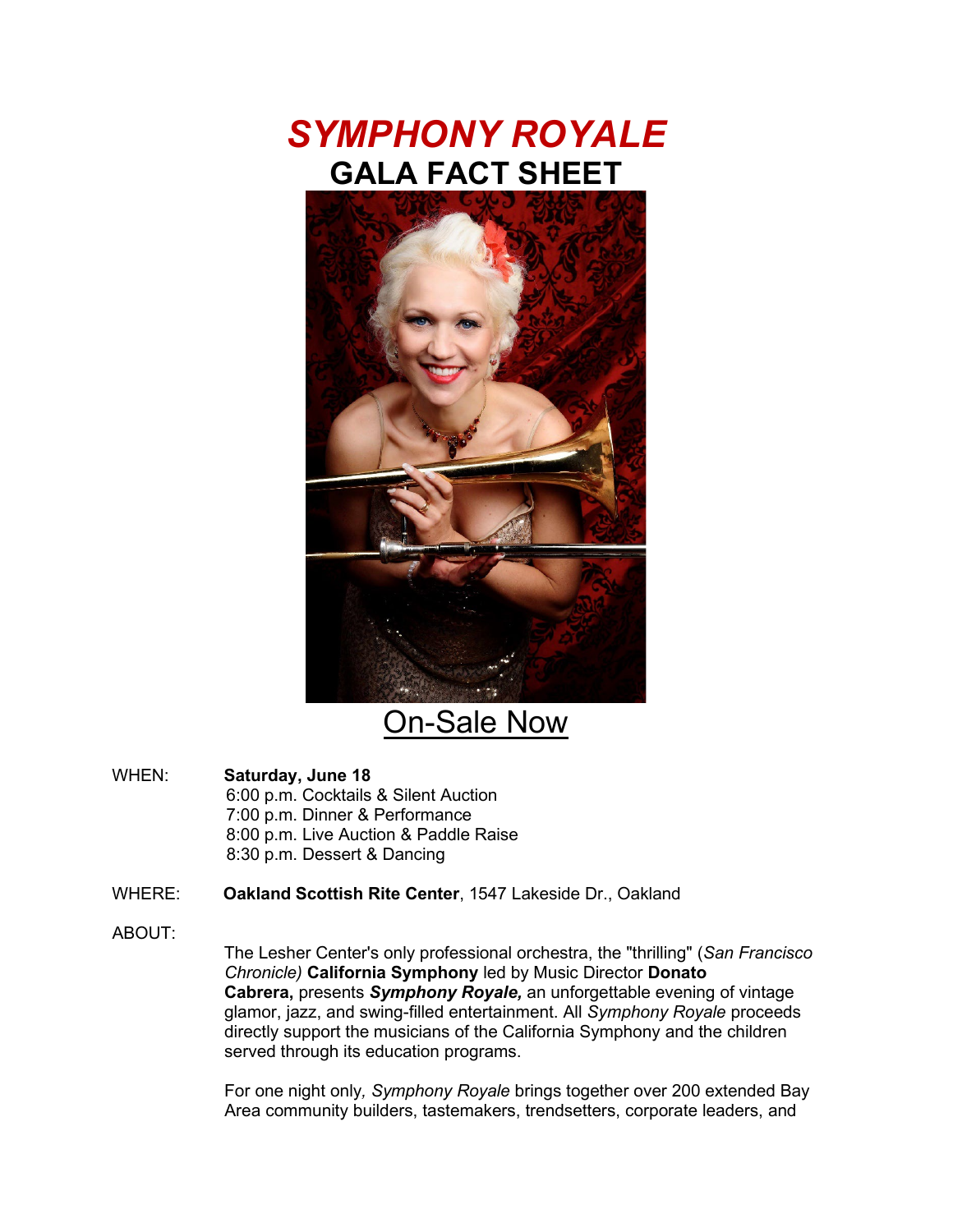entrepreneurs for a premier social event. A fundraiser unlike any other, the evening features best-in-class entertainment, impeccable food, silent and live auctions, musicians of the California Symphony, and headliner **Gunhild Carling**, Sweden's Queen of Swing. Based in the Bay Area, this singer, tap dancer, and multi-instrumentalist has been a frequent collaborator with Scott Bradlee's Postmodern Jukebox. Carling's soulful vocals have drawn comparisons to Billie Holiday.

"A model for other regional orchestras" (*Mercury News*), California Symphony serves thousands of extended Bay Area residents of all ages and economic circumstances each year through hands-on education programs, community outreach, and world-class concerts. A champion of innovation, access, and inclusion, California Symphony is defining what it means to be a modern and relevant American Orchestra.

- TICKETS: Individual tickets \$500; tables and sponsorships start at \$5,000
- CONTACT: Lisa Dell, Executive Director [lisa@californiasymphony.org](mailto:lisa@californiasymphony.org) 925-280-2490

## MORE:

Now in its ninth season under the leadership of Music Director Donato [Cabrera,](http://www.donatocabrera.com/) California Symphony's mission is to enhance lives by performing the full range of classical music with a focus on works by American and underrepresented composers, presenting young performers in their first professional or early career concerts, and providing transformational education programs for all. Believing classical music can be fun and unintimidating, we strive to make our concerts relevant and engaging. Many of our orchestra musicians regularly perform with San Francisco Symphony, Opera, and Ballet. Our vision is to be a relevant ensemble, making classical music meaningful and accessible, bringing in new audiences, and more fully representing the state of California.

Music Director Cabrera has a dedication to adventurous programming and enjoys working with living composers. He has a deep interest in programming works that reflect the communities California Symphony serves. The Consulate-General of Mexico recognized Cabrera in San Francisco as a Luminary of the Friends of Mexico Honorary Committee for his contributions to promoting and developing the presence of the Mexican community in the Bay Area. In addition to Cabrera's role with California Symphony, he has served as a conductor of the San Francisco Symphony and as the Wattis Foundation Music Director of the San Francisco Symphony Youth Orchestra from 2009-2016. He is one of only a handful of conductors who has led performances with the San Francisco Symphony, San Francisco Opera, and the San Francisco Ballet.

Outside of the concert hall, California Symphony actively supports music education as a driver for social change through its El Sistema-inspired [Sound](http://www.californiasymphony.org/sound-minds?utm_source=mailchimp&utm_medium=email&utm_campaign=pr_brahms_fest&utm_content=text_sound_minds) Minds [program](http://www.californiasymphony.org/sound-minds?utm_source=mailchimp&utm_medium=email&utm_campaign=pr_brahms_fest&utm_content=text_sound_minds) at Downer Elementary School in San Pablo, CA, which brings intensive music instruction and academic enrichment to schoolchildren in an area where 94% of students qualify for the federal free or reduced price lunch program, at no cost to the students who participate. The Orchestra also hosts the